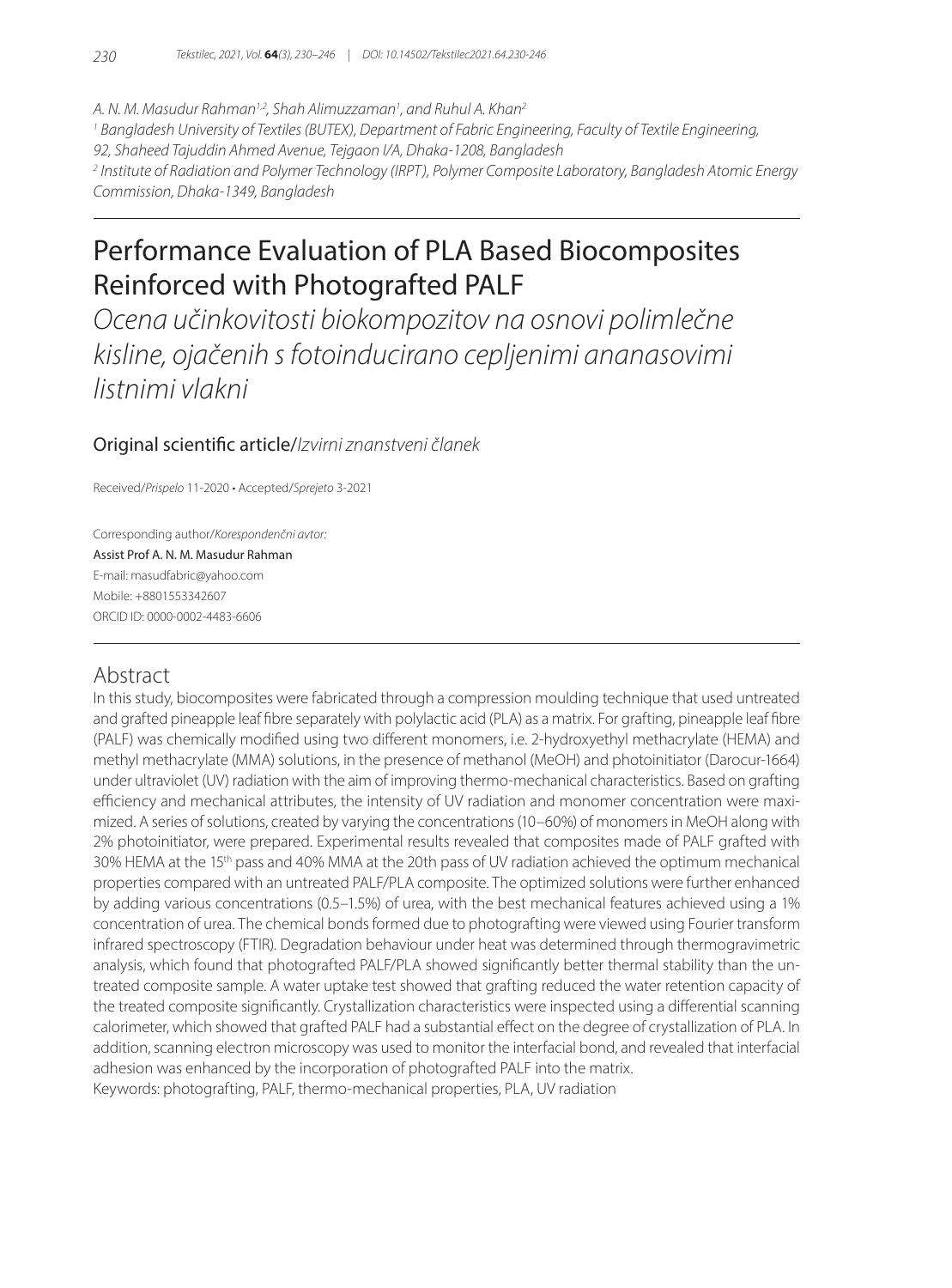# *Izvleček*

*V tej raziskavi so bili iz neobdelanih oziroma površinsko aktiviranih listnih ananasovih vlaken in polimlečne kisline (PLA) kot matrice po postopku oblikovanja z vlečenjem izdelani biokompoziti. Za izboljšanje termomehanskih lastnosti so bila ananasova listna vlakna (PALF) kemično modificirana s pomočjo dveh različnih monomerov, in sicer raztopine 2-hidroksietil metakrilata (HEMA) in raztopine metil metakrilata (MMA) v prisotnosti metanola (MeOH) in fotoiniciatorja (Darocur-1664) ter uporabe ultravijoličnega sevanja (UV). Intenziteta sevanja UV-žarkov in koncentracija monomera sta bila optimizirana glede na učinkovitost cepljenja in mehanske lastnosti kompozitov. Pripravljena je bila serija 10–60-odstotnih raztopin monomera v metanolu z dodatkom 2-odstotnega fotoiniciatorja. Eksperimentalni rezultati so pokazali, da so optimalne mehanske lastnosti dosegli kompoziti, ojačeni s predhodno cepljenimi vlakni PALF s 30-odstotnimi HEMA in 15 cikli osvetljevanja z UV-žarki, medtem ko so kompoziti iz predhodno cepljenih vlaken s 40-odstotno raztopino MMA dosegli optimalne lastnosti po 20 ciklih osvetljevanja z UV-žarki. Optimiziranim raztopinam je bila dodana sečnina v 0,5–1,5-odstotnih koncentracijah, pri čemer so bile najboljše mehanske lastnosti kompozitov dosežene z uporabo enoodstotne koncentracije sečnine. Kemične vezi, ki so nastale zaradi cepljenja vlaken, so bile dokazane s pomočjo infrardeče spektroskopije s Fourierjevo transformacijo (FTIR). Termogravimetrična analiza je pokazala, da je kompozit*  PALF/PLA s cepljenimi vlakni imel bistveno boljšo toplotno stabilnost kot kompozit PALF/PLA z neobdelanimi vlakni. *Prav tako je cepljenje vlaken znatno zmanjšalo sposobnost zadrževanja vode v kompozitu. Z diferencialno termično kalorimetrijo je bilo ugotovljeno znatno zvišanje stopnje kristaliničnosti PLA v kompozitu PALF/PLA, ki je vseboval cepljena vlakna. Poleg tega je bila za spremljanje medfazne adhezije v kompozitu uporabljena tudi rastrska elektronska mikroskopija, ki je pokazala povečanje adhezije z vključitvijo fotoinduciranih cepljenih vlaken PALF v matrico. Ključne besede: fotoinducirano cepljenje, PALF, termomehanske lastnosti, PLA, UV-sevanje*

# 1 Introduction

Interest in plant extracted lignocellulosic fibres as a reinforcing filler in composites has risen significantly during the last few decades for environmental reasons. However, research carried out in this area has determined that the integration of lignocellulosic fibres enhances the qualities of plastics. Plant-based fibres showed some notable benefits when compared to artificial fibres. For instance, they have comparable physico-mechanical properties, are inexpensive, cause no skin irritation, consume a small amount of energy during production and supply more  $\mathrm{O}_\mathrm{2}$  to the environment, and emit lower amounts of CO<sub>2</sub> and toxic fumes during heat treatment, while the most prominent property is that they are renewable and decomposable. Due to their eco-friendly nature, these natural fibres are used in engineering applications in numerous sectors, such as the textile, automotive, aeronautic and construction industries, and in biomedical sectors [1-9], and thus encourage scientists to search for more and new classes of green and sustainable materials. In this regard, polylactic acid (PLA) is preferred for accelerating biodegradation in composites as a matrix because it is a biopolymer sourced from renewable products, it facilitates processing and has high thermo-mechanical properties compared to other thermoplastics, in combination with reduced manufacturing costs. PLA-based composites reinforced with plant-sourced bast fibres have already been studied, although much variation has been found in their properties. To establish suitable applications of composites made with PLA, further enhancement is required through reinforcement, where natural fibres are preferred for that purpose [10, 11].

This study focuses on lingo-cellulosic pineapple fibre, which can serve as a favourable reinforcement, as it is abundantly available in tropical countries. Pineapple fibre is collected from the leaves of the pineapple plant, which are often discarded after the collecting of fruits. Currently, pineapple leaf fibre (PALF) holds no commercial value except for the nutritional purpose of its fruit, and is considered agro-waste. It is thus necessary to develop the standard of PALF by enhancing the physico-chemical and thermo-mechanical properties that might exaggerate the demand for consumption of the fibre. A study of PALF showed that it possesses outstanding thermal and mechanical characteristics that are equivalent to common lignocellulose fibres, such as jute, ramie and hemp, which are already established and extensively used as reinforcements in composite materials [12]. The fibre contains 67-82% cellulose, 18.8% hemicellulose, 4‒15% lignin, 1‒3% pectin, 4% waxing material, and a small amount of ash (3%). The density and diameter range is 1.07-1.52 g/cm3 and 20-80 μm respectively, together with a tensile strength (TS) of 413-1627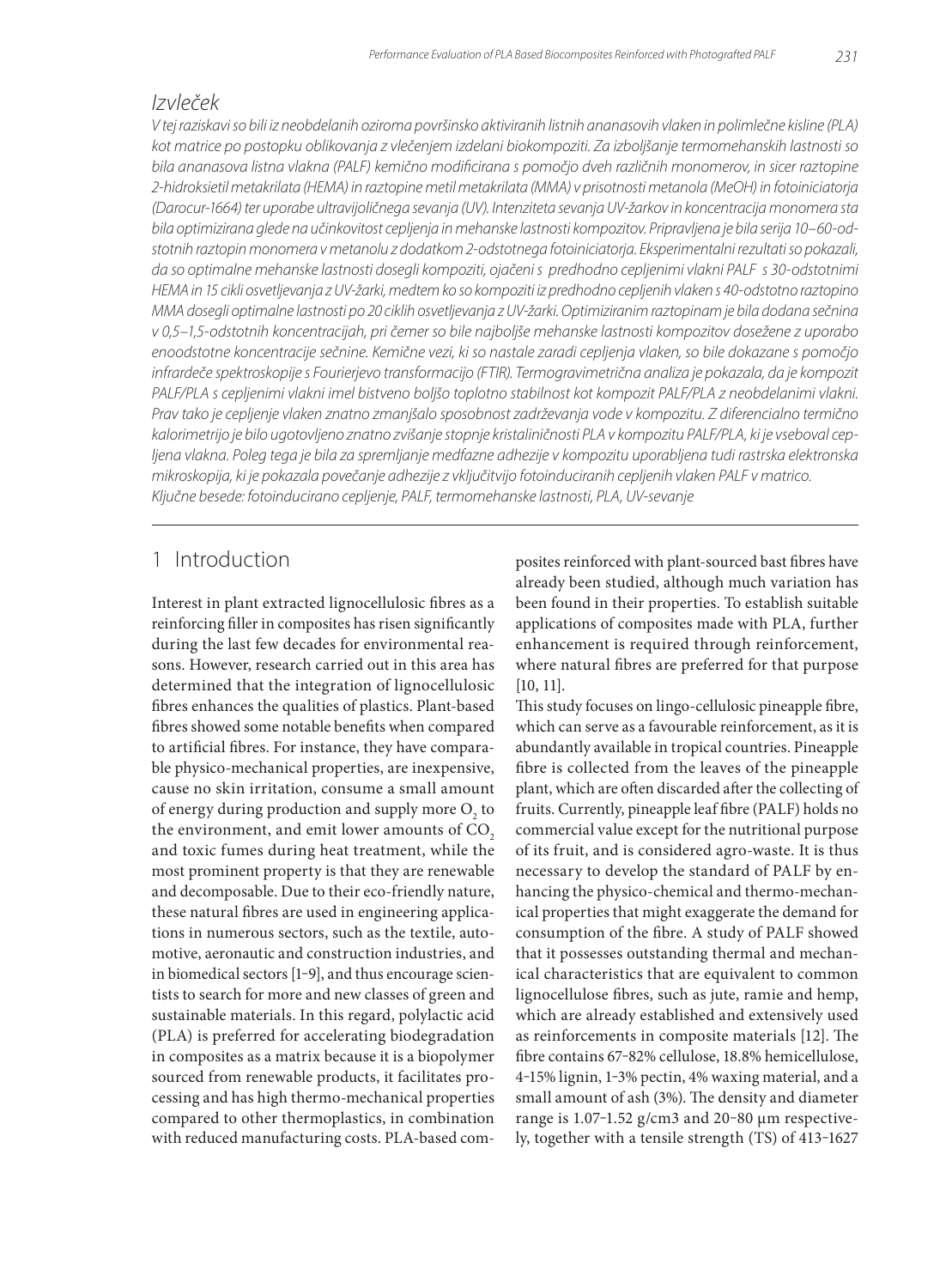MPa, a Young's modulus (YM) of 34.5-82.51 GPa and elongation at break (Eb) of 1.6-3% [13, 14]. Thus, cellulose is the main component of PALF constituting anhydro-glucose units  $(1, 4-\beta)$  conformation). These units comprise –OH groups that are mainly responsible for the higher moisture take up of PALF as the main drawback relative to other plant-extracted natural fibres. Consequently, chemical treatment is crucial for enhancing the characteristic properties of the fibre, so that physical, mechanical and thermal properties, as well as sustainability, will be superior while at the same time preserving its environment-friendly property [15, 16].

For overcoming the problems associated with natural fibres, many researchers have attempted to develop existing properties using different chemical treatments, such as change of functionality, graft copolymerization and acetylation, with the aim of improving its quality and genetically enhancing end products for diversified applications in numerous fields [17]. One of the most successful methods for developing the physico-mechanical behaviour of natural fibres is grafting with vinyl monomers under a radiation-induced method [18]. Radiation processing technology is a convenient way for grafting and modifications due to the introduction of stronger cross-linking through the rapid free radical propagation reaction of the multifunctional vinyl monomer, along with the reduction of the hydrophilic nature of cellulose fibre [19]. Over the decades, the impact of radiation on polymeric substrates, predominantly UV and  $\gamma$  (gamma), has been examined comprehensively. These radiations create ionization through the production of electrons, ions and free radicals [20]. Photo cross-linkable polymers contain functional groups that can directly form a cross-linked polymer through light-induced reactions. Photoinitiators have numerous applications in photo-induced polymerization. The benefits of photocuring treatment in polymers include improved monomer stability, a

2-hydroxyethyl methacrylate (HEMA)

significant reduction in reaction time, low energy consumption, etc. [21, 22]. Numerous studies have already been performed on monomer-based grafting with cellulosic fibres [23-25] to enhance potentialities under certain environmental conditions, particularly on jute, which has already gained considerable interest from many researchers. However, fewer reports can be found on radiation and photocured grafting. Nevertheless, sounder study, noticeably skilful efforts and cautious experimental techniques are required to achieve the full commercial benefits in this area. The present study involves the modification of PALF to optimize the fibre's attributes with the aim of broadening its future use in industrial applications. For this purpose, PALFs were treated with two types of acrylic monomers under various intensities of UV radiation, and the resulting treated fibres were further set to produce PALF/PLA composites. A brief examination was carried out on thermo-mechanical properties of the treated composites and further proved that the composites can be used for diversified applications with better serviceability.

# 2 Experimental

#### *2.1 Materials*

PLA pellets and PALF were supplied from DS fibres, Belgium and Madhupur, Bangladesh respectively. The molecular weight and density of PLA was 209 kDa and 1.273 g/cm<sup>3</sup> respectively. Two types of monomer 2-hydroxyethyl methacrylate (HEMA), methyl methacrylate (MMA) and the swelling agent methanol (MeOH) were acquired from the German Company E. Merck. Darocur-1664, whose function was as photoinitiator, was purchased from Ciba-Geigy. The structures of the used monomers are shown in Figure 1. Urea, which was used as an additive and acetone ( $\mathrm{CH_{_3}COCH_{_3}}$ ), was purchased from British Drug House, UK.

**Monomer Chemical structure**



Methyl methacrylate (MMA)

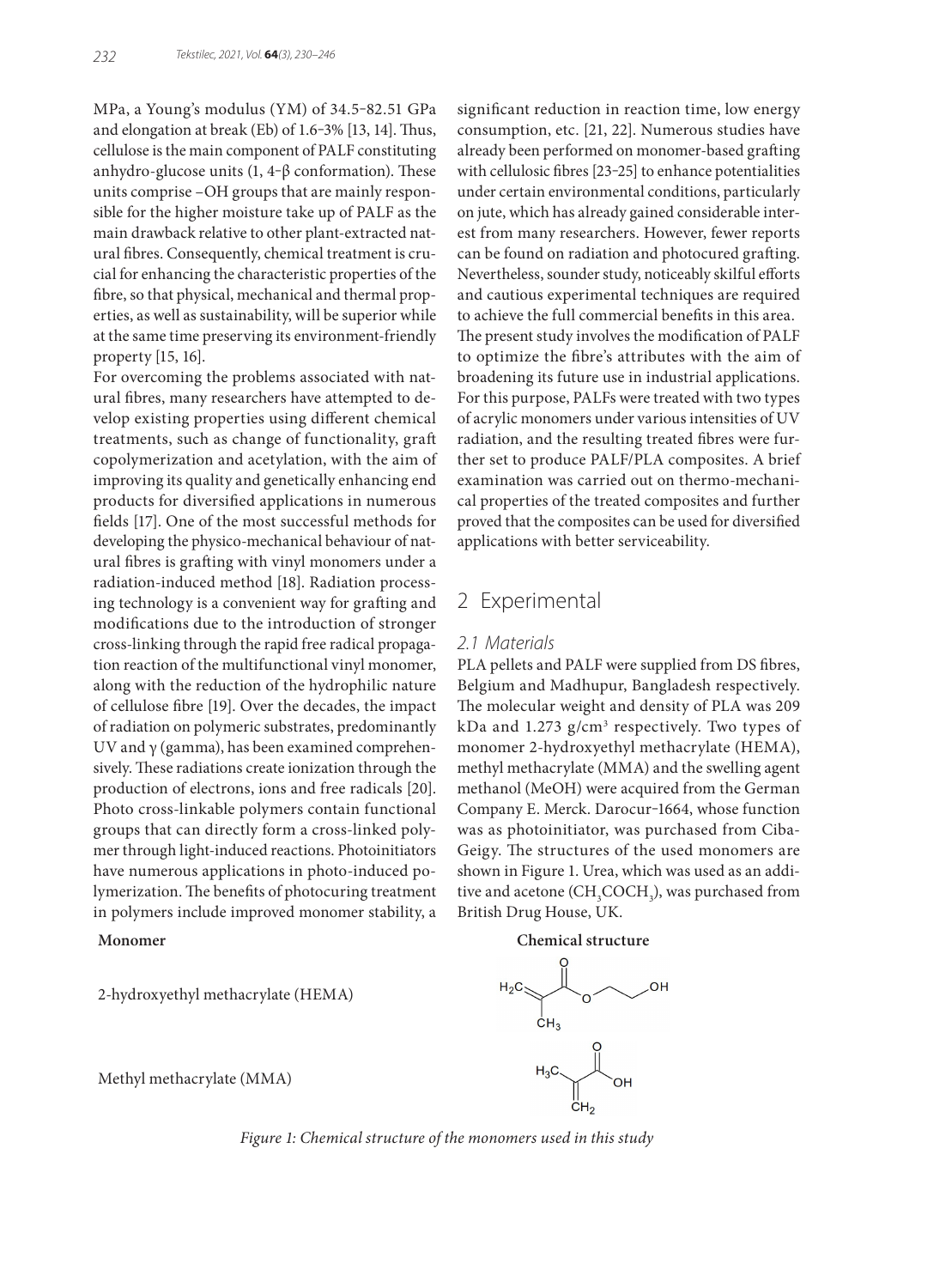#### *2.2 Evaluation of fibre properties*

Fibre density was measured using the simplest method established by Archimedes where no equipment is required. At first, an open air-dried sample is weighed and weighed again after being dipped in a degassed fluid whose density was predetermined. The change in mass is referred to as buoyant force, which is then converted to specimen volume by dividing the fluid density. Finally, sample density was calculated by dividing the open air-dried sample weight by volume. This type of calculation is covered by the ASTM D3800 standard [26].

The ISO 1973:1996 standard was used to determine the linear density of the fibres. Ten fibre tufts with a mass of several milligrams were taken from the sample and the fibres of each tuft were brought into parallel arrangement according to the relevant method. The middle part of each combed tuft was 50 mm in length. Five fibres were taken from each of ten bundles in turn, so as to form a bundle of 50 fibres. Ten such bundles were made. These bundles were weighed individually using a scale, to an accuracy of 0.1 mg. The following equation was used to determine the mean linear density of fibre in each bundle.

$$
L = \frac{m}{n \times l} \times 10^4 \tag{1}
$$

where, *L* represents the mean linear density of the fibre in each bundle (dtex), *m* represents the mass of fibre bundle (mg), *n* represents the number of fibres in the bundle and *l* represents the length of the individual fibres in the bundle (mm).

Firstly, single fibres were separated manually from the bundle of pineapple fibres. The mechanical properties of individual fibres were determined according to the ASTM D3822 standard. The tests were done using universal Titan SN1410 series (James Heal) testing equipment. During testing, a load cell of 20 N and a gauge length of 10 mm were maintained. The test speed was 2 mm/minute. Five specimens were tested for each type of test. The data presented in Table 1 are the average values of the five tests for each case. Some properties of the used fibre are presented in Table 1.

#### *2.3 Grafting of PALF with monomers*

PALFs were first cut into the desired length (20-25 mm). To eliminate foreign components and dirt, the fibres were washed with acetone followed by drying at 105 °C in an oven and then weighed. The monomers (HEMA, and MMA) were used independently in various concentrations (10-60%) in the formulation.

*Table 1: Physico-mechanical features of used PALF in the study*

| Properties              | PALF fibre       |
|-------------------------|------------------|
| Density $(g/cm^3)$      | $1.523 \pm 0.35$ |
| Linear density (dtex)   | $6.8 \pm 0.78$   |
| Tensile strength (MPa)  | $182.7 \pm 7.6$  |
| Young's modulus (GPa)   | $6.347 \pm 0.87$ |
| Elongation at break (%) | $2.75 \pm 0.45$  |

A 2% photoinitiator (Darocur-1664) and methanol (MeOH) were incorporated into the final composition. For swelling the cellulose backbone with the aim of improving impregnation, the monomers were appropriately mixed individually with methanol and the formulated solutions were stirred continuously for 1 hour to eliminate bubble formation. The resulting compositions are shown in Table 2. The dried virgin PALFs were immersed for 10 minutes in these resulting solutions. The soaked fibres were then subjected to irradiation with UV light. A UV radiation source (Minicure-200, IST Technik, Germany) was used for the irradiation of the fibres at the wavelengths of 254‒313 nm, together with 50A current operated at 2kW power. A conveyor belt (length of 1 m) present in the UV irradiator rotates at a speed of 4 m/minutes around a mercury lamp. One movement towards the light is considered one pass. Specimens were kept on the conveyor and allowed to pass continuously through the UV source, and the number of passes was recorded. Before testing, the irradiated samples were kept in a relaxed state for 24 hours. Grafting percentage was calculated from the weight gain basis principle:

$$
Grafting (\%) = \frac{A - B}{B} \times 100
$$
 (2)

where, A and B represent weight of the sample after and before treatment respectively.

#### *2.4 Composite manufacturing process*

#### *2.4.1 Fabrication of PLA sheets*

The PLA and PALF were dried properly at 80 °C for 10 hours in vacuum conditions to remove moisture and avoid the creation of voids during the manufacturing process. First, PLA films of 1 mm thickness were prepared from pre-weighed pellets using a compression moulding machine (Carver Inc. model 3856, USA) at a temperature of 190 °C for 10 minutes, applying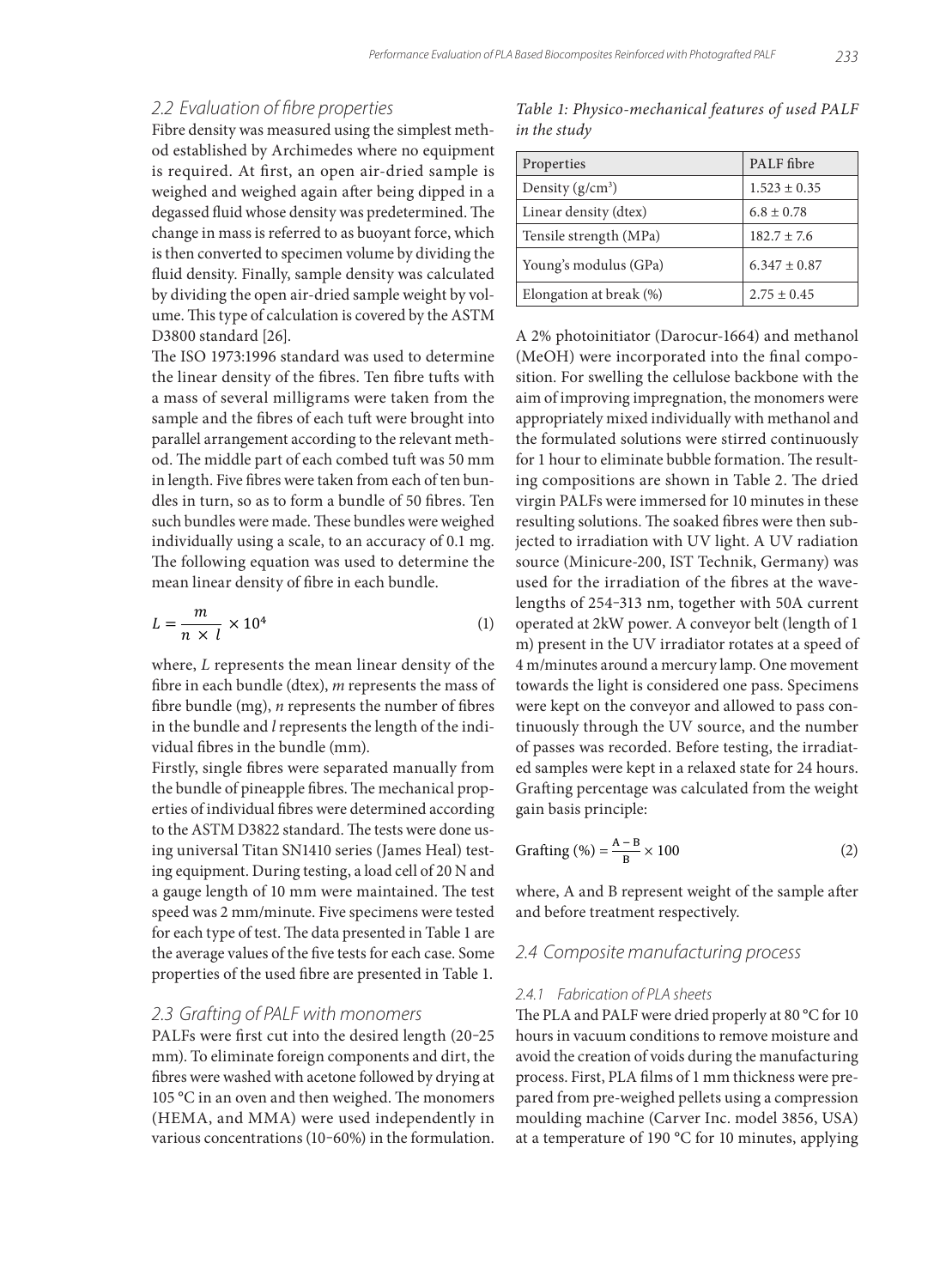| Materials    | H <sub>1</sub> | H <sub>2</sub> | H <sub>3</sub> | H <sub>4</sub>     | H <sub>5</sub> | $H_{6}$     |
|--------------|----------------|----------------|----------------|--------------------|----------------|-------------|
| HEMA         | 10             | 20             | 30             | 40                 | 50             | 60          |
| MeOH         | 88             | 78             | 68             | 58                 | 48             | 38          |
| Darocur-1664 | 2              | $\overline{2}$ | 2              | 2                  | 2              | 2           |
| Materials    | $M_{1}$        | $M_{\rm{2}}$   | $M_{\tiny 3}$  | $M_{\overline{4}}$ | M <sub>5</sub> | $M_{\rm 6}$ |
| MMA          | 10             | 20             | 30             | 40                 | 50             | 60          |
| MeOH         | 88             | 78             | 68             | 58                 | 48             | 38          |
| Darocur-1664 | 2              | $\overline{2}$ | 2              | $\overline{2}$     | 2              | 2           |

*Table 2: Composition of different formulations (w/w %)*

a pressure of 50 bar. Cooling was done for 5–7 minutes at the same pressure using a different moulding machine. The PLA films were cut to the required size (18 cm  $\times$  18 cm) and weighed.

#### *2.4.2 Fabrication of composite laminates*

Prior to fabricating PALF/PLA composites, PALF fibre was cut to a length of 20–25 mm. Composites having 3 mm thickness were prepared by sandwiching three layers of PALF between four pre-weighed PLA sheets. The dimension of the mould was 18 cm  $\times$  18  $cm \times 3$  mm for the preparation of composites. The sandwiched PLA sheets were then placed between two steel moulds with randomly oriented PALF and heated at 190 °C at a pressure of 50 bar for 10 minutes in a Carver heat press (shown in Figure 2). They were then allowed to cool by passing water from an inlet pipe over both upper and lower plates for 10 minutes. The composite sheet was then removed from the mould plate to undergo natural cooling for 30 minutes at room temperature. Composites were manufactured using untreated and monomer treated fibres separately by maintaining the formulations shown in Table 3. The composite samples of the required dimensions were then cut carefully with a grinding machine from a large composite sheet for the purpose of determining different physical and mechanical properties.



*Figure 2: Fabrication model of PALF/PLA composites by compression moulding*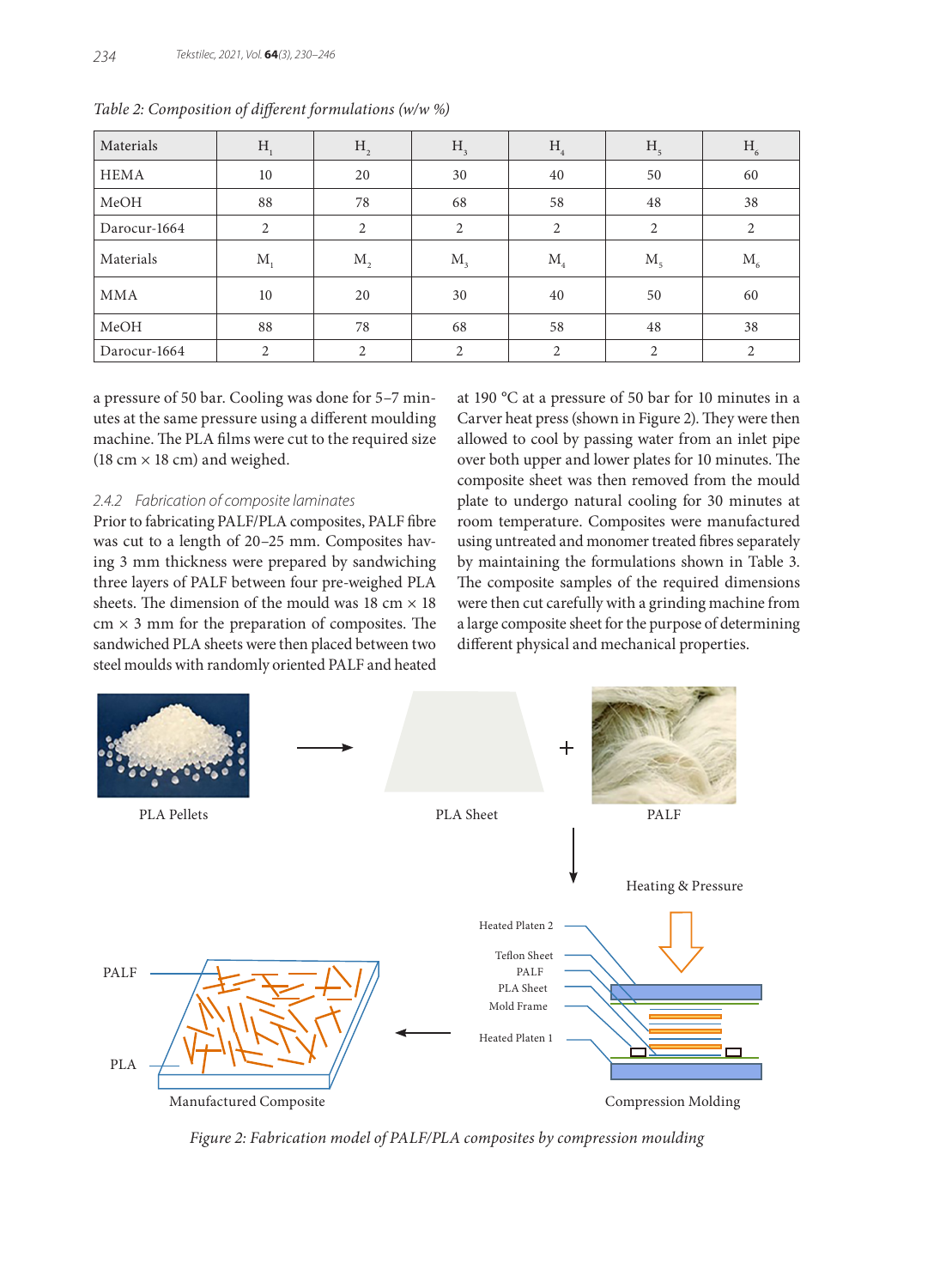| Composite termed as | Type of treatment on fibre               | Composition (PALF: PLA) |
|---------------------|------------------------------------------|-------------------------|
| UC                  | Untreated                                | 40:60                   |
| HС                  | 30% HEMA treated (H <sub>3</sub> sample) | 40:60                   |
| МC                  | 40% MMA treated (M4 sample)              | 40:60                   |

#### *Table 3: Composite formulations*

#### *2.5 Mechanical testing of composites*

The mechanical properties of composites were determined in accordance with the ISO 527-4:1997 standard using a universal testing machine (Instron 5569). The load was 10 kN with an extension rate of 2 mm/minutes using a 25 mm gauge length. The flexural properties were measured in accordance with the ISO 14125:1998 method with a different Instron (type 4411) machine using a load cell of 5 kN and a speed of 2 mm/minute. The Izod test method (BS EN ISO 180: 2000+A2:2013) was used to determine the impact property, followed by the use of an Avery pendulum impact tester with a specimen size of 80  $mm \times 15 mm \times 3 mm$ . For tensile and bending tests, a sample size of 60 mm  $\times$  25 mm  $\times$  3 mm was maintained. To determine the final result, the mean value of 10 specimens was calculated at an accuracy of  $\pm$ 0.5%. All of the experiments were performed under standard atmospheric conditions (25 °C  $\pm$  2 °C and  $65\% \pm 2\%$  RH). Table 4 shows the properties of PLA and virgin PALF/PLA composite.

*Table 4: Mechanical behaviours of pure PLA and untreated PALF/PLA (UC) composite*

| Properties                | <b>Neat PLA</b> | PALF/PLA        |
|---------------------------|-----------------|-----------------|
| PALF fibre content (wt.%) | 0.0             | 40              |
| Tensile strength (MPa)    | $62.0 \pm 2.5$  | $111.7 \pm 4.5$ |
| Young's modulus (GPa)     | $5.8 \pm 0.5$   | $10.8 \pm 1.1$  |
| Flexural strength (MPa)   | $87.5 \pm 3.5$  | $175.0 \pm 6.0$ |
| Flexural modulus (GPa)    | $6.3 \pm 0.4$   | $13.6 \pm 0.7$  |
| Impact strength (kJ/m2)   | $6.9 \pm 0.7$   | $15.3 \pm 1.5$  |

#### *2.6 Thermogravimetric analysis (TGA)*

To investigate the thermal stability and decomposition configuration of PALF/PLA composites, thermogravimetry (TG) and derivative thermogravimetry (DTG) were carried out using a TA Instrument Q500 under nitrogen atmospheric conditions. For testing, small pieces of samples were prepared (10-20 mg wt.) and positioned into crucibles. The experiment was performed at temperature ranging from 0-600 °C with 5 °C/minute scan rate, and the corresponding weight loss (%) was recorded.

#### *2.7 Differential scanning calorimetry (DSC)*

Thermal behaviour and melting features of PLA and PALF/PLA composites were examined using a differential scanning calorimeter (model TA instrument DSC Q100) under nitrogen atmospheric conditions. The specimens were scanned from −20 to 220 °C at a heating rate of 10 °C/minute. The cooling rate was same as the heating rate. The following calculation was used to determine the degree of crystallinity:

$$
X_c(\%) = 100 \times \frac{\Delta H_m}{\Delta H_f} \tag{3}
$$

where ∆*H*<sub>m</sub> represents the melting enthalpy of pure PLA and PALF/PLA composites and ∆*H<sub>f</sub>* represents the melting enthalpy of 100% crystalline PLA  $(93.7 \text{ J/g})$ .

#### *2.8 Water retention test*

To study the swelling behaviour of composites, a water retention test was performed to simulate the soaking phenomena of fibres. To determine the water retention capacity, a 5 g sample was immersed in a beaker holding 200 ml of deionized water. The samples were withdrawn periodically, wiped carefully and weighed. The water retention (%) was determined by means of the following weight gain formula:

$$
W_z (%) = [(W_x - W_y/W_y)] \times 100
$$
 (3)

where  $W_z$  represents the water absorption quantity and  $W_x$ , and  $W_y$  represent the mass of the specimens before and after immersion.

## *2.9 Morphological studies*

To observe the interfacial bonding of composites, fractured surface images were viewed using a scanning electron microscope (Philips XL30) with an acceleration of 5.0 kV.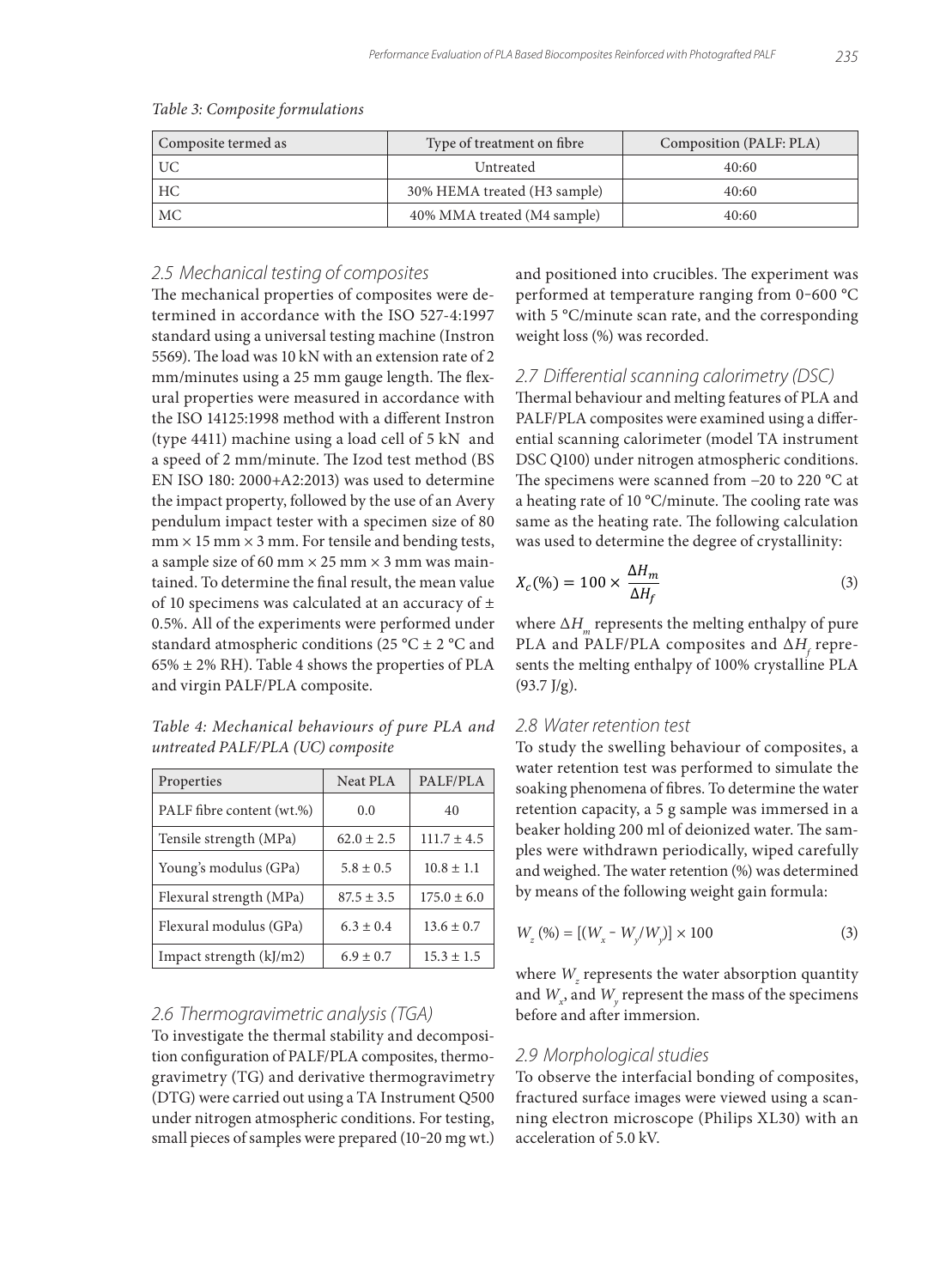# 3 Results and discussion

In this work, two types of acrylic monomers were selected to achieve enhanced features of PALFs by means of a radiation-induced graft copolymerization technique. A brief study was made of the impact of UV radiation and monomer concentration (%) on grafting and mechanical properties, the effect of additives on mechanical properties, and the water absorption of grafted PALF/PLA composites. The variation in thermal properties and morphological changes due to grafting and radiation were also studied.

# *3.1 Grafting (G<sub>f</sub>)*

PALFs were dipped for 10 minutes in solutions produced according to a predetermined formula at various concentrations (10‒60%) of MMA and HEMA, followed by UV irradiation at different intensities (5‒30 UV passes). The results are depicted in Figures 3 and 4, where grafting is shown against UV intensities with regard to monomer concentrations. The grafting percentage indicates the amount of cross-linkage produced between monomer and fibre. The grafting values were comparatively low at minor concentrations of monomer, and increased to a certain level of concentration before decreasing. The grafting (%) upsurge with the increase in UV dose reaches an extreme level at a definite intensity of UV and then declines as UV intensity is increased. However, the optimum grafting in most of the experiments was seen at the 15<sup>th</sup> UV pass for HEMA and the 20<sup>th</sup> pass for MMA treated fibre. After 20 passes, the amount of grafting decreases, possibly due to the degradation of the polymer under radiation. Nevertheless, the maximum grafting value (17.8%) was observed for 30% HEMA cured with 15 passes of UV radiation ( $H<sub>3</sub>$  sample). The optimum grafting occurs at the 15<sup>th</sup> pass (G<sub>f</sub> = 15.7%) of UV radiation for MMA with a 40% concentration ( $M_{\tiny 4}$  sample), after which the grafting value falls, as seen in Figures 3 and 4 respectively. Hereafter, all tests were performed under these optimized conditions. Among the three monomers, HEMA treated fibres showed more grafting (%) than the MMA monomer, possibly due to its bulkier functional group with a long polymer chain. At a lower level of monomer concentration, free radicals form very quickly through propagation reactions. The photoinitiator strongly supports acrylic monomers to accelerate these reactions. Therefore, branched structures are produced by using double bonds during graft copolymerization. With an increase in monomer concentration, the residual unsaturation amount also rises, resulting in the quicker formation of 3-D network structures, which restricts mobility [27, 28]. After the achievement of the highest  $G_f$  (%), the amount of grafting was reduced with an increase in monomer concentration, which experimental data indicated might be the result of two main factors. At the upper level of concentration, the radical-radical formation reaction can be the result of recombination methods and additional homopolymers may instead generate the creation of monomer, together with cellulose. An additional factor may be the inadequate soaking of MeOH with the backbone



Grafting (%) **Grafting (%)** 12 8 4  $M_1 \stackrel{\blacksquare\blacksquare\blacksquare\blacksquare}{\blacksquare} M_2 \stackrel{\blacksquare\blacksquare\blacksquare\blacksquare}{\blacksquare} M_3 \stackrel{\blacksquare\blacksquare\blacksquare\blacksquare\blacksquare}{\blacksquare} M_4$  $M_5 \longrightarrow M_6$ 0 0 5 10 15 20 25 30 35 **No. of UV Passes**

16

20

*Figure 3: Grafting (%) of HEMA treated PALF against UV intensities as a function of various monomer concentrations*

*Figure 4: Grafting (%) of MMA treated PALF against UV intensities as a function of various monomer concentrations*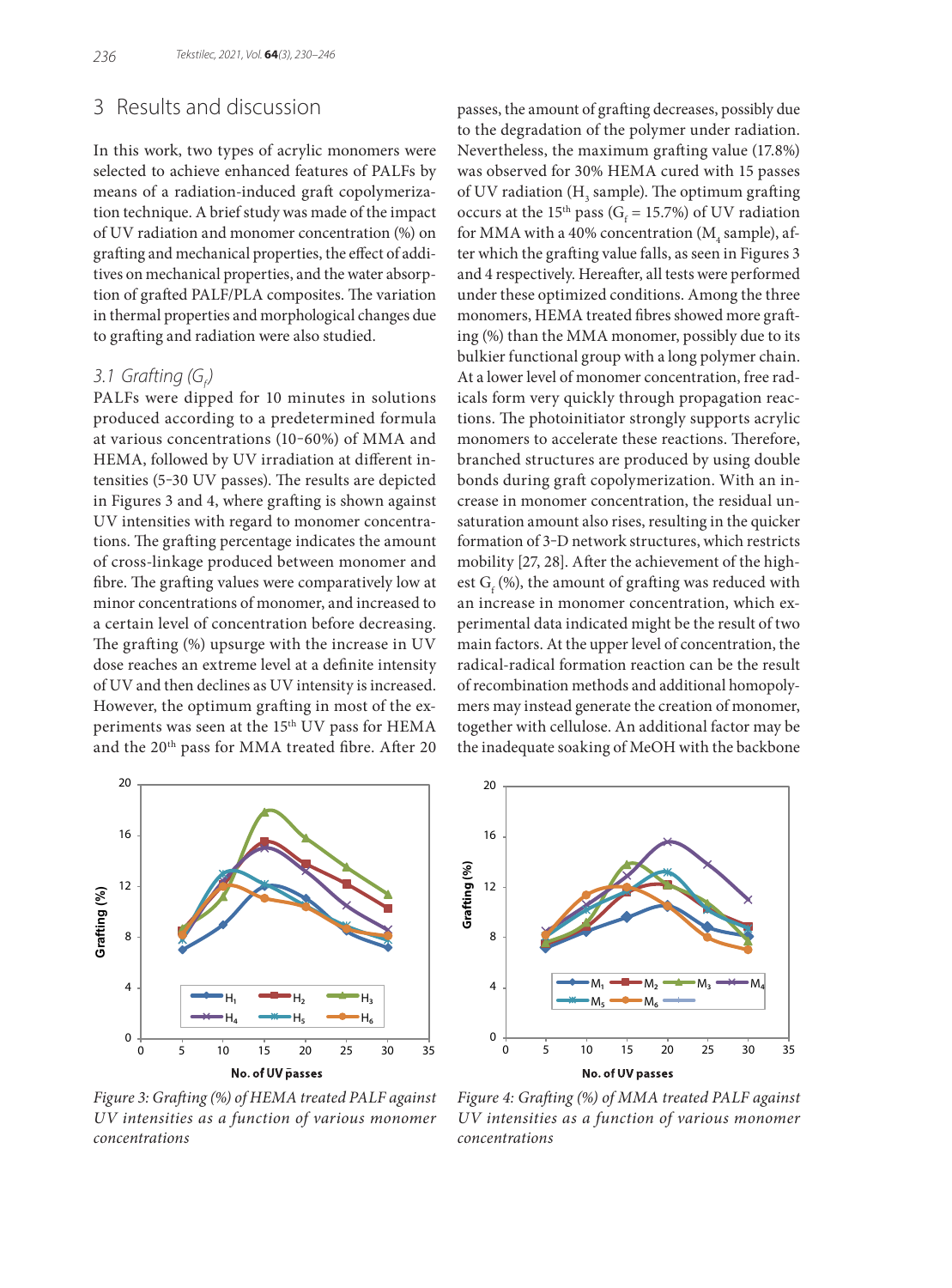of cellulose due to a lower quantity of solvent, which inhibits the monomer molecules' ability to penetrate the cellulose molecules, resulting in fewer sites that are actively involved in the reaction at the backbone of cellulose, and thus continuously decreases the number of reacting sites with a lower level of MeOH present in the case of upper monomer concentration. It is evident that the rate of cross-linking formation was proportional when radiation was initially applied. However, the termination of radical-radical reaction was enhanced greatly by an increase in the monomer concentration and consequently reduced the degree of scission reaction and oxidation [29, 30].

#### *3.2 Effect of UV radiation on the mechanical performance of the composites*

Strength is a vital physical property of any textile material, since every change in physical or chemical composition always results in a variation in strength. That also happened in our case. The evaluation of the tensile strength (TS), Young's modulus (YM), flexural strength (FS), flexural modulus (FM) and impact strength (IS) of virgin PALF/PLA composites were expressed by taking the mean values that were determined to be  $111.7 \pm 3.5$  MPa,  $10.8 \pm 1.1$  GPa,  $175 \pm 6$  MPa,  $13.6 \pm 0.7$  GPa, and  $15.3 \pm 0.8$  KJ/m<sup>2</sup> respectively (according to Table 4). It is evident from the table that the tensile and flexural properties of the biocomposite are higher than neat PLA after the

incorporation of PALF, as anticipated. The graphical presentation of the TS, YM, FS, FM and IS of monomer (HEMA, and MMA) treated PALF composites are seen in Figures 5-7 against the intensities of UV with regard to monomer concentration. The highest TS of 156.3 ± 3 MPa, YM of 15.4 ± 0.15 GPa, FS of  $243 \pm 5$  MPa, FM of  $18.7 \pm 0.8$  GPa, and IS of 21.6  $\pm$  0.9 KJ/m<sup>2</sup> were achieved by the HC sample (30%) HEMA) while the optimum TS of  $149.4 \pm 4$  MPa, YM of 14.9 ± 0.3 GPa, FS of 237.3 ± 5.5 MPa, FM of  $18.5 \pm 0.7$  GPa and IS of  $20.9 \pm 0.6$  KJ/m<sup>2</sup> were achieved by the  $M<sub>4</sub>$  (40% MMA) sample respectively. Analysed data showed that TS, YM, FS, FM, and IS improved to 40, 42.6, 38.9, 37.5 and 41.7% respectively for the HC composite, while the results for the MC composite were 33.7, 38.4, 35.6, 36.2 and 37.2% respectively compared to the UC sample. The values indicate that the amount of grafting directly influences mechanical properties. The higher the grafting, the better the mechanical behaviours of the composites. Experimental results also showed that TS, YM, FS, FM and IS rise with an increase in UV intensity up to a certain dose and then declined as UV intensity rose. It was reported that maximum TS, YM, FS, FM and IS were exhibited by the HC sample at the 15th UV pass, and at the 20<sup>th</sup> UV pass for the MC sample. The reason for the improvement in mechanical properties with an increase in UV doses may be attributed to intercross-linking formation among adjacent



*Figure 5: Tensile strength and Young's modulus of monomer treated optimized PALF/PLA composites with regard to UV intensities*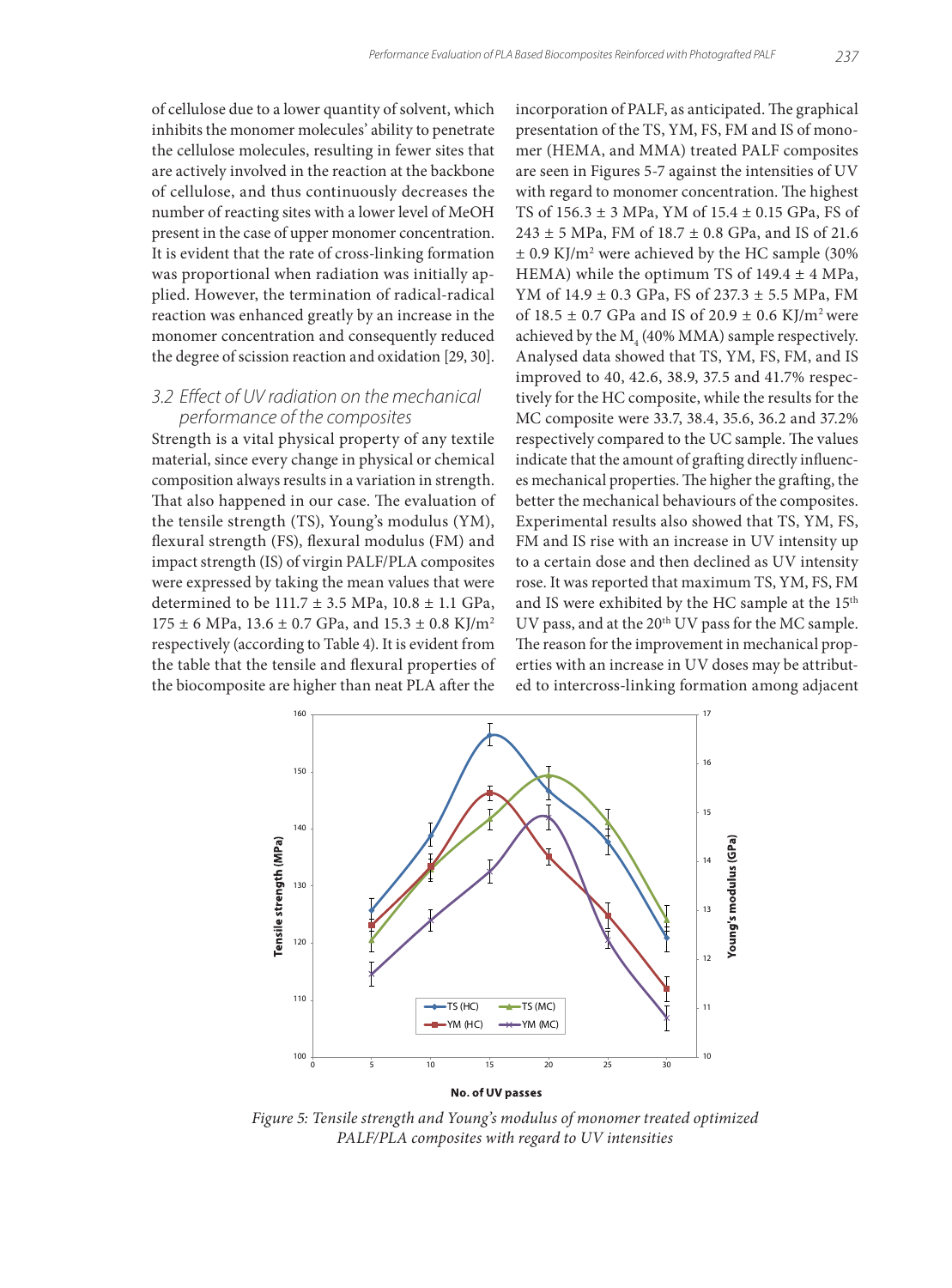

*Figure 6: Flexural strength and Flexural modulus of monomer treated optimized PALF/PLA composites with regard to UV intensities*

cellulose elements. During the application of UV light, free radicals were created by the photoinitiator (Darocur-1664) and are responsible for starting the free radical reaction. Originally, free radical reactions take place among ‒OH groups existing in cellulose and monomers and consequently develop properties. During the reaction process, inter reaction between ‒OH groups may also occur. In the case of HEMA,



*Figure 7: Impact strength of monomer treated optimized PALF/PLA composites with regard to UV intensities*

the reaction mechanism comprises two stages: first, the formation of poly(HEMA) and second, the acrylic groups present in HEMA react with the –OH group of PALF, as illustrated in Figure 8 (a) and 8 (b) respectively. Similar mechanisms also occurred between MMA and PALF during UV curing.

Fundamentally, initiators assist in the initiation of the reaction of the monomer, through which free radical oxygen is formed, but does not actually impart in the reaction. At this time, a homo-polymerization reaction may occur. The treatment of cellulosic fibres with monomers reduces the hydrophilic property, which also imparts developed tensile properties. The experimental data showed that under UV radiation, the mechanical properties improve to a guaranteed value, after which declines may be attributed to two contrasting and simultaneous occurrences referred to as photo-crosslinking, which is responsible for the development of fibre properties and photo-degradation, for which reason fibre characteristics deteriorated. In the case of lower intensities, photo-crosslinking takes place due to the stabilization of free radicals by combination reaction. The grafting efficiency is higher if a higher number of active sites is created on the polymer. At higher intensities of radiation, however, polymer degrade into fragments due to the breaking of the main chain, resulting poor mechanical properties [31, 32].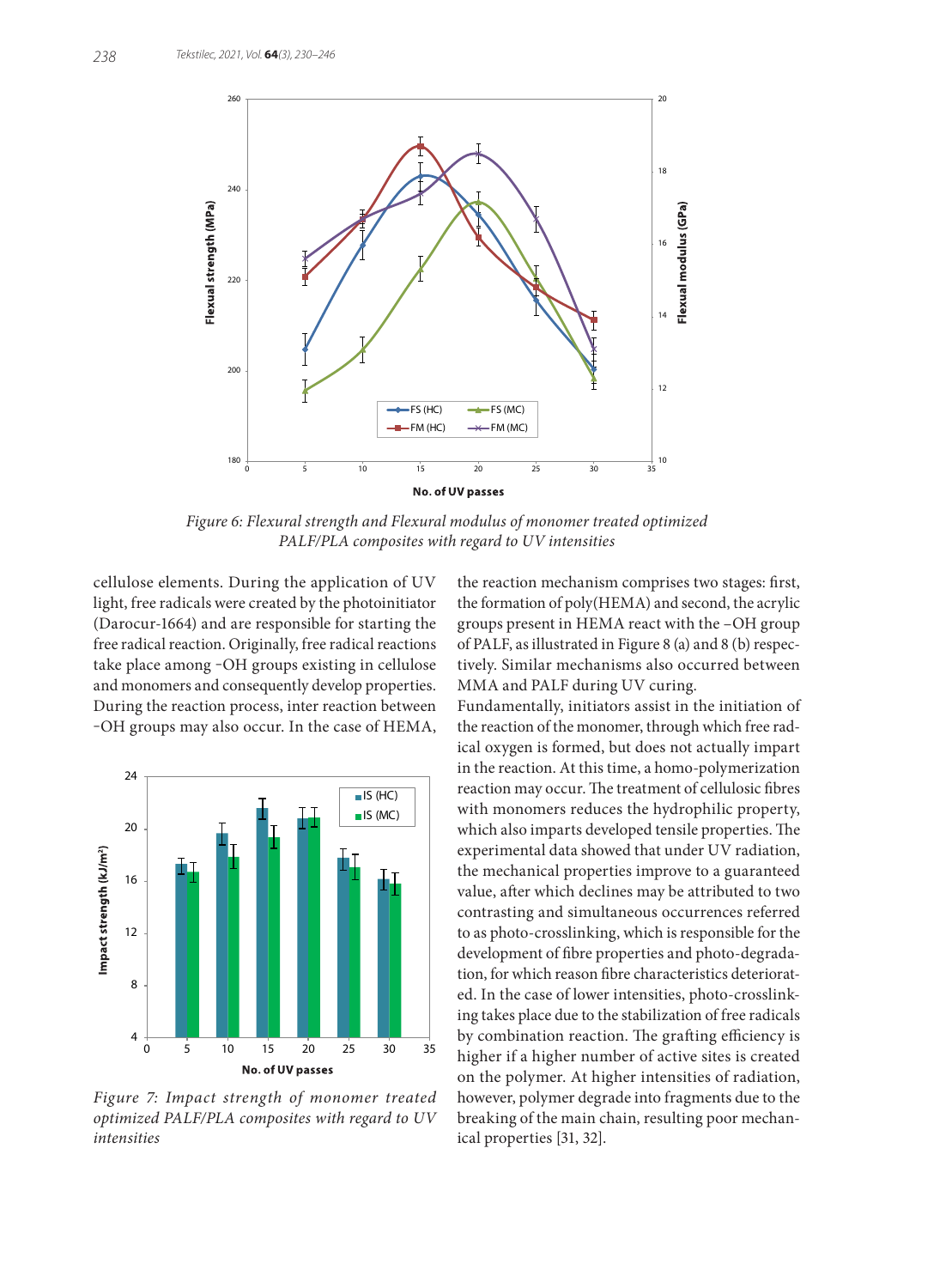

*Figure 8: a) Formation of poly(HEMA) during applying UV radiation; b) Cross-linking mechanism between PALF and HEMA*

The improvement in the mechanical properties of composites due to the incorporation of photografted PALF is also evident from the stress-strain curve. Typical tensile stress-strain curves of the neat PLA matrix, and the untreated PALF/PLA and monomer treated PALF/PLA composites are shown in Figure 9. In the figure, neat PLA shows a more linear behaviour, while the composites behave more nonlinearly as the strain increases. The linear phase corresponds to the linear deformation of the fibre and matrix, while the nonlinear deformation of the composites has been explained as a three-phase mechanism. First, a microcrack initiates at the fibre-end/matrix interface and propagates along the fibre lengths. Second, the matrix undergoes plastic deformation. Finally, the microcracks in the matrix open and propagate through the deformed matrix. Due to the pulling out of fibres from the matrix,

catastrophic crack propagation also takes place through the matrix.



*Figure 9: Tensile stress-strain curve of neat PLA and PALF/PLA composites*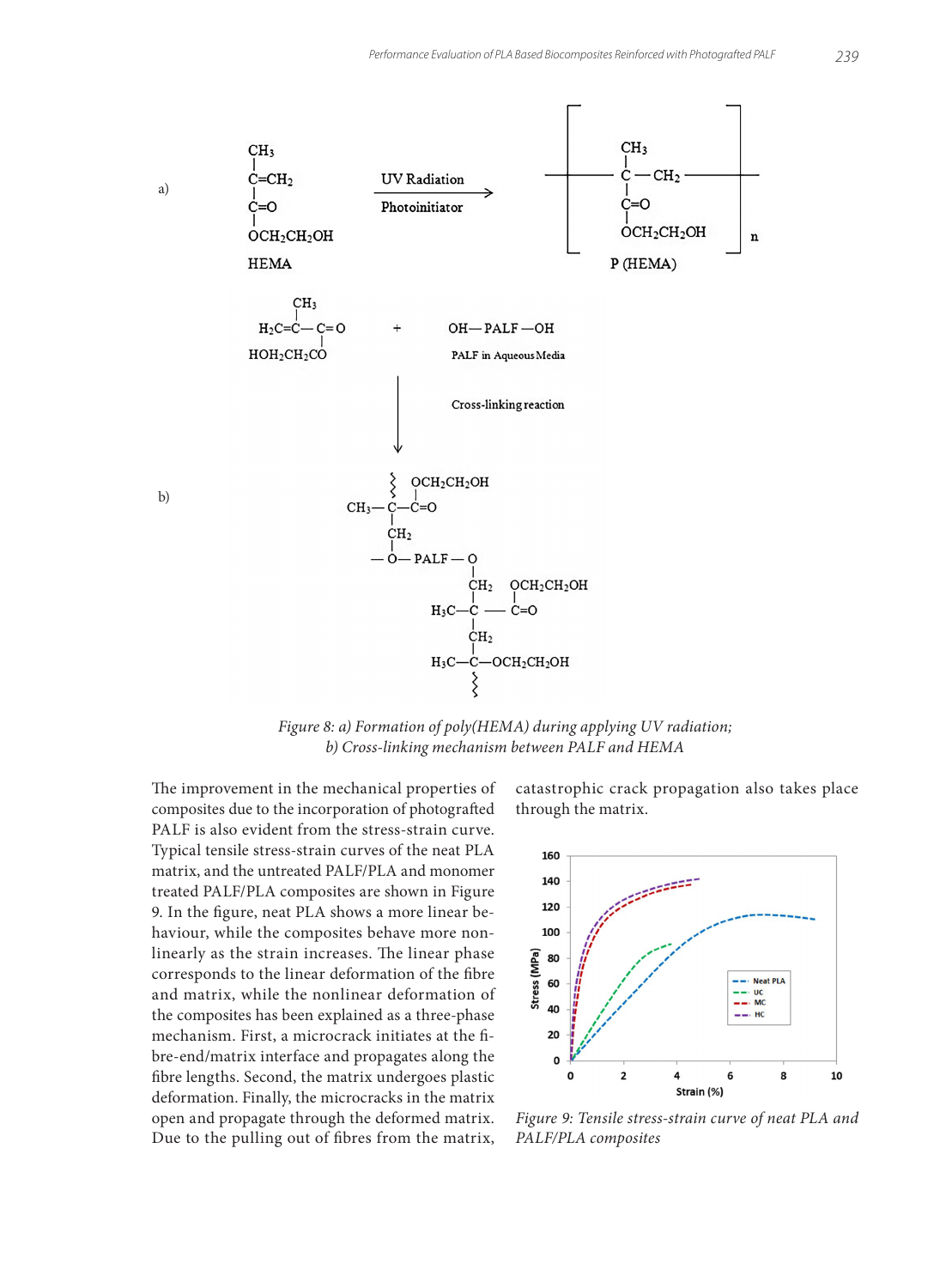# *3.3 Analysis of the mechanical behaviours of composites following the integration of an additive*

Experimental data revealed that the  $\mathrm{H}_\mathrm{_{3}}$  (30% HEMA) and  $\mathrm{M}_4$  (40% MMA) solutions provided improved properties of the treated PALFs. During treatment, various concentrations (0.5-1.5%) of urea were incorporated into the augmented formulations. Tables 5 and 6 show the achieved results of TS, YM, FS, FM and IS with  $\mathrm{G} _{_{\mathrm{f}}}$  (%). The  $\mathrm{G} _{_{\mathrm{f}}}$  and mechanical behaviours improved due to the addition of urea into the  $\mathrm{H}_{_{3}}$ , and  $\mathrm{M}_{_{4}}$  solutions at optimal radiation intensity. The best enhanced mechanical properties were achieved through the addition of 1% urea. It was reported that HC sample (30% HEMA treated + 1% urea) showed an increase of 51% in TS, 49.5% in YM, 45.7% in FS, 46.3% in FM and 47.4% in IS compared to the UC sample. A similar increase was also observed for other monomer treated composites by adding urea. The presence of >C=O groups neighbouring the nitrogen atom in urea has an elongated pair of electrons; by activating them during reaction through an additive, a bridge is formed between cellulose and monomer. Oxygen existing in >C=O groups has a great affinity to electrons. As a result, electrons are closely populous around it, thus drawing additional electrons from the nitrogen atom of urea, and generating certain advantageous situations for the expansion of the monomer molecules and the backbone of cellulose through additives. Urea possesses some properties that when added would stimulate segregation by complex compound formation with monomer molecules, which might lead to

an increase in the concentration of monomer at the grafting position and thus accelerate the reaction mechanism at that point [33].

# *3.4 Thermogravimetric analysis (TGA)*

One of the restrictive features in using plant-based lignocellulosic fibres in composite materials is lower thermal stability. In this study, an attempt was made to increase the thermal stability of PALF/PLA composites through photografting. The thermal stability of the UC, HC, and MC samples were studied using TG and DTG curves, as illustrated in Figures 10 and 11 respectively. Both untreated and treated fibre composites lost weight in three steps, although decomposition actually occurs in two main phases that are similar to other lignocellulosic fibre composites, as shown in TG curves. For the UC (virgin PALF/PLA) composite, initial weight loss (of 9.9%) was recorded at between 30-105 °C due to the removal of moisture from the fibres. At temperatures above 200 °C (onset temperature), however, thermal stability was reduced and fibre degradation occurred. In brief, stage I (200-285 °C) corresponds to the cleavage of glycosidic linkages of cellulose with the thermal degradation of hemicellulose and pectin (18.6% weight loss), while stage II (275-382 °C), where maximum weight loss (53.5%) was seen, corresponds to α-cellulose degradation. As lignin consists of aromatic rings that make it complex, its structure decomposed slowly over the entire range of temperatures [34]. Table 7 shows the weight loss (%) of untreated and monomer grafted PALF/PLA composites at different temperature intervals.

*Table 5: Grafting and tensile properties of photografted PALF/PLA composites treated with urea*

|            | Concentration of urea |                 |                 |         |                 |                 |      |                 |                 |
|------------|-----------------------|-----------------|-----------------|---------|-----------------|-----------------|------|-----------------|-----------------|
| Composites | 0.5%                  |                 |                 | 1%      |                 |                 | 1.5% |                 |                 |
|            | G,                    | TS (MPa)        | YM (GPa)        | $G_{c}$ | TS(MPa)         | YM (GPa)        | G,   | TS (MPa)        | YM (GPa)        |
| HC         | 18.6                  | $162.4 \pm 3.2$ | $15.8 \pm 0.14$ | 19.7    | $168.6 \pm 3$   | $16.1 \pm 0.57$ | 18.9 | $163.1 \pm 2.8$ | $15.9 \pm 0.16$ |
| МC         | 16.5                  | $155.3 \pm 2.8$ | $15.3 \pm 0.25$ | 17.4    | $161.2 \pm 2.4$ | $15.7 \pm 0.22$ | 16.3 | $154.8 \pm 2.5$ | $15.2 \pm 0.27$ |

*Table 6: Flexural and impact properties of photografted PALF/PLA composites treated with urea*

|            | Concentration of urea |              |                |               |                |                |             |                |                |
|------------|-----------------------|--------------|----------------|---------------|----------------|----------------|-------------|----------------|----------------|
| Composites | 0.5%                  |              |                | 1%            |                |                | 1.5%        |                |                |
|            | FS(MPa)               | FM(GPa)      | IS $(kJ/m^2)$  | FS(MPa)       | FM(GPa)        | IS $(kJ/m2)$   | FS(MPa)     | TS(MPa)        | IS $(kJ/m^2)$  |
| HC         | $249.3 \pm 5$         | $19.3 + 3.2$ | $21.4 \pm 0.7$ | $255.1 + 6$   | $19.8 \pm 3$   | $22.5 \pm 0.3$ | $250.2 +4$  | $19.4 \pm 1.8$ | $21.6 \pm 0.5$ |
| МC         | $243.8 + 4$           | $18.9 + 2.8$ | $20.6 \pm 0.3$ | $251.4 \pm 5$ | $19.3 \pm 2.4$ | $21.7 \pm 0.2$ | $245.3 + 6$ | $18.8 \pm 1.7$ | $20.7 + 0.27$  |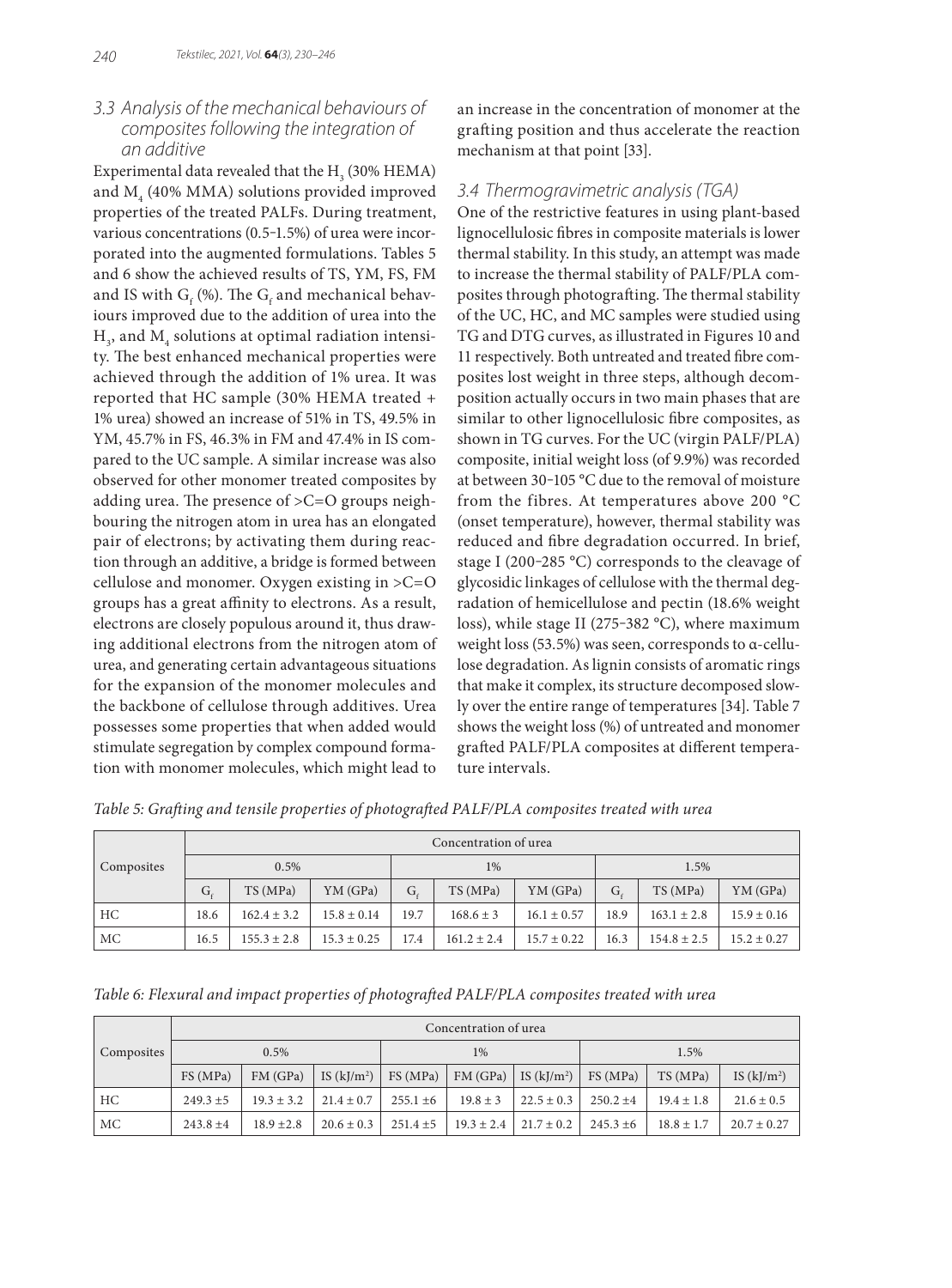|            |               | Temperature $(^{\circ}C)$ |          | Weight loss $(\%)$ |         |          |  |
|------------|---------------|---------------------------|----------|--------------------|---------|----------|--|
| Composites | Initial stage | Stage I                   | Stage II | Initial stage      | Stage I | Stage II |  |
| UC         | $30 - 105$    | $200 - 285$               | 285-398  | 9.9                | 18.6    | 66.7     |  |
| HC.        | $90 - 198$    | 251-343                   | 343-492  | 4.6                | 8.7     | 58.8     |  |
| МC         | $82 - 192$    | 245-332                   | 332-479  | 4.5                | 9.1     | 59.6     |  |

*Table 7: TG data of untreated and grafted PALF/PLA composites*

It can be clearly seen from the graphs that grafting increased the thermal stability of PALF/PLA composites. All the monomer treated grafted fibre composites showed improved thermal stability compared to that of untreated samples, as presented in Figure 10. In the initial stage, treated fibre composites (both HC and MC) demonstrated very low weight loss (5.3 and 5.8% for the HC and MC sample respectively), which actually depends on the amount of grafting, as well as the small amount moisture present in the grafted fibre. Grafted composite samples also exhibited a significantly lower amount of weight loss in stage I (8.7-9.1% between 245-343 °C) and stage II (58.8-59.6% between 332-492 $^{\circ}$ C) than the untreated samples. Among the treated samples, 30% HEMA treated PALF/PLA (HC) we more resistant to heat than other samples, probably due to their stronger cross-linkage formation than the other samples. The reaction between the chemical components of monomers and –OH of PALF changes the structure by forming cross-linkage, resulting in the improved

strength of the mechanical bond between PALF and the monomer. The complex structure of cross-linkage prevents further degradation, which in turn increases the degradation temperature in stages I and II, and is also responsible for the low weight loss in these two stages. Moreover, free radicals formed due to UV radiation also react with the cellulose and alter its chemical nature, thus creating more hydrophobic and stronger covalent bonds, and increased thermal stability [35]. The degradation of PALF is primarily dependent on the degradation of cellulose, which is the leading constituent of the fibre. However, the chemical structure of cellulose is altered due to photografting, which influences the degradation reaction of cellulose and thus the degradation temperature. Together, this contributes to the enhanced thermal stability of photocured PALF/PLA composites. DTG curves (Figure 11) also provide evidence of the threestage degradation of modified fibre composites, with weight loss profiles that confirm the developed thermal properties of the monomer treated PALF/PLA.



*Figure 10: TG curves for untreated and photografted optimized PALF/PLA composites*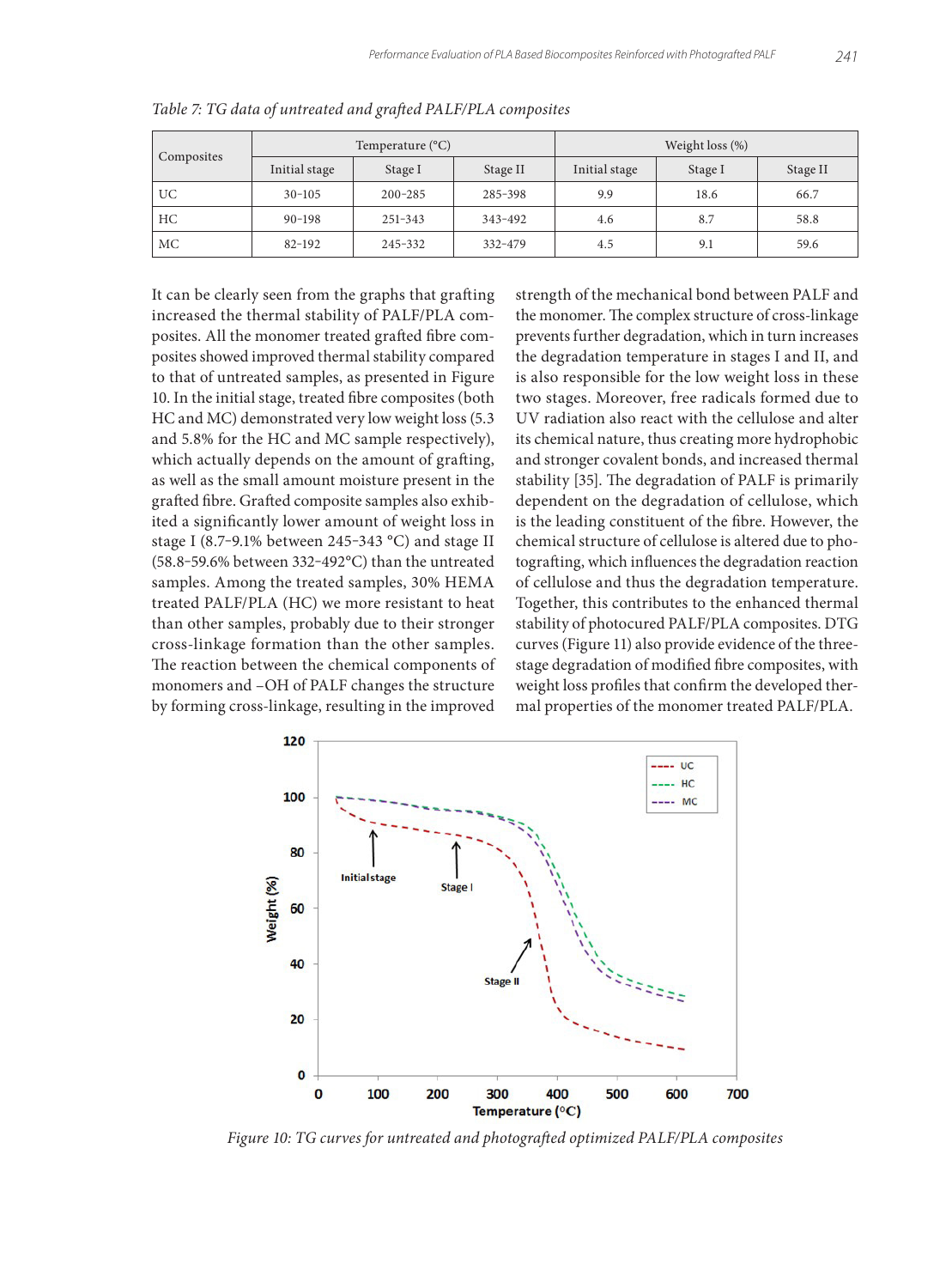

*Figure 11: DTG curves for untreated and photografted optimized PALF/PLA composites*

## *3.5 Differential scanning calorimetry*

The melting behaviour and degree of crystallinity of neat PLA and PALF/PLA composites were examined using DSC. Figure 12 shows the DSC curves of the UC, HC and MC samples, together with pure PLA, and a summary of results is presented in Table 8. It is evident from the graphs that the addition of PALF fibre into the PLA matrix changed the glass transition and melting temperature of the composites. Observations reveal that the untreated fibre composite exhibited improved  $\mathrm{T_g}$  relative to neat PLA, which indicates the changing properties from flexible to hard [11]. It is evident that the melting temperature (onset) and melting enthalpy decreased marginally due to the incorporation of PALF into PLA, which may be attributed to the role of PALF as a diluent, resulting in the smaller amount of heat required to melt the UC and the resulting lower  $T_m$ . Another reason may be that the polymer chains in PLA might be diffused and weakened due to the presence of PALF [10]. Due to radiation induced grafting, the hydrophilic characteristic of PALF is greatly reduced, which further develops adhesion between PALF and PLA resulting in the higher melting temperature of photocured PALF composites (HC and MC) than the untreated sample (UC).

It is evident from Table 8 that crystallinity (%) decreases when PALF is added to the matrix PLA, which is due to the amorphousness of PALF. Nevertheless, (monomer + UV) treated composites demonstrated an increased degree of crystallinity because, during grafting under radiation treatment, both fibre and monomer have active points and produce a complex structure by forming cross-linkage, which ultimately reduces amorphousness and increases crystallinity (%).

|                 |                                             |                                                             | Melting temperature, $T_m$ (°C) |                                           |                                       |  |
|-----------------|---------------------------------------------|-------------------------------------------------------------|---------------------------------|-------------------------------------------|---------------------------------------|--|
| Material        | Glass transition<br>temperature, $T_c$ (°C) | Peak melting<br>Onset melting<br>temperature<br>temperature |                                 | Melting enthalpy,<br>$\Delta H_{m}$ (J/g) | Degree of<br>crystallinity, $X_c$ (%) |  |
| Neat PLA        | 61                                          | 167                                                         | 175                             | 46                                        | 49                                    |  |
| UC <sub>1</sub> | 63                                          | 151                                                         | 162                             | 32                                        | 34                                    |  |
| HC              | 65                                          | 161                                                         | 169                             | 37                                        | 39                                    |  |
| MC              | 64                                          | 157                                                         | 166                             | 36                                        | 38                                    |  |

*Table 8: Thermal properties of neat PLA and grafted PALF/PLA composites*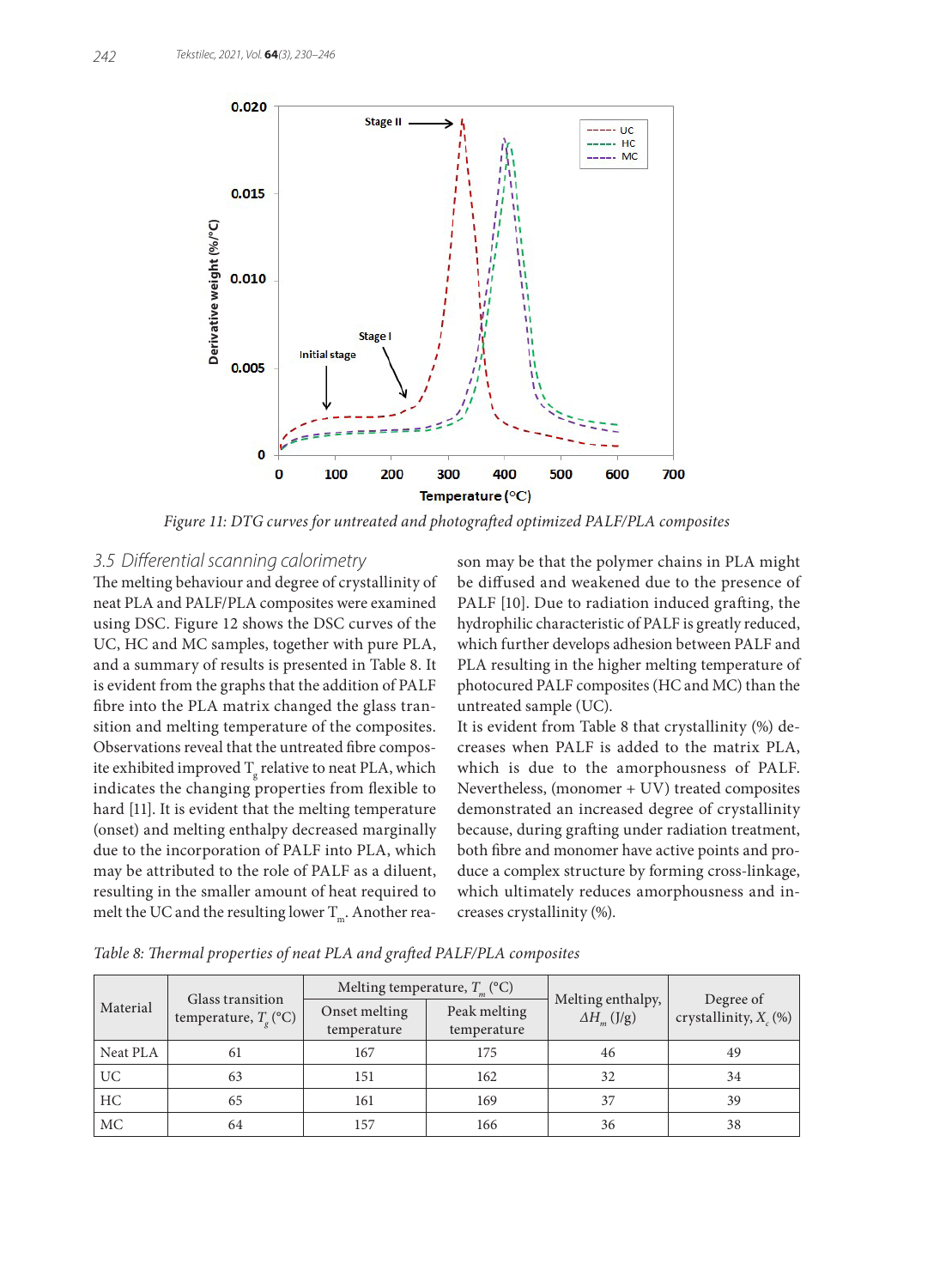

*Figure 12: DSC curves for untreated and photografted optimized PALF/PLA composites*

#### *3.6 Swelling behaviour*

Water absorption indicates the soaking performance of fibres, which is deemed to be a barrier property. Figure 13 shows water absorption (%) with respect to swelling time (days). For this test, neat PLA, UC (composite without treatment of PALF), HC (30% HEMA treated at the 15<sup>th</sup> UV pass) and MC (40% MMA treated at the  $20<sup>th</sup>$  UV pass) samples were selected. Observations reveal that the UC sample soaks water in a distinctive way, while the monomer treated samples absorb water at very high rate during the initial 10-15 days. After that time, the absorption rate declined in an almost static manner, while the untreated fibre composite demonstrated continuous water soaking with the progression of time. After 30 days, neat PLA and UC sample absorbed water up to 2.5, and 75.8% respectively, while that rate was 38 and 40.6% for the HC and MC samples respectively, which is actually determined by their grafting values. Because of grafting, void space in the fibre was filled by polymers, and several hydroxyl groups present in the cell wall polymer were replaced during the bond formation of chemical groups, thus reducing the hygroscopicity of treated fibre. The degree of crystallinity of the composites is also responsible for their water retention behaviours, as pure PLA demonstrated a degree of crystallinity of 49%, which decreased to 39, 38 and 34% for the HC, MC and UC composites respectively. It was thus established that water absorption primarily occurred in amorphous regions. For this reason, grafted fibre composites exhibited lower water absorption than untreated composites. Thus, from the above result, it can be stated that an increase in grafting values significantly reduced the water retention capacity of photografted fibre reinforced composites.



*Figure 13: Water uptake (%) of untreated and monomer treated optimized PALF/PLA composites with regard to soaking time*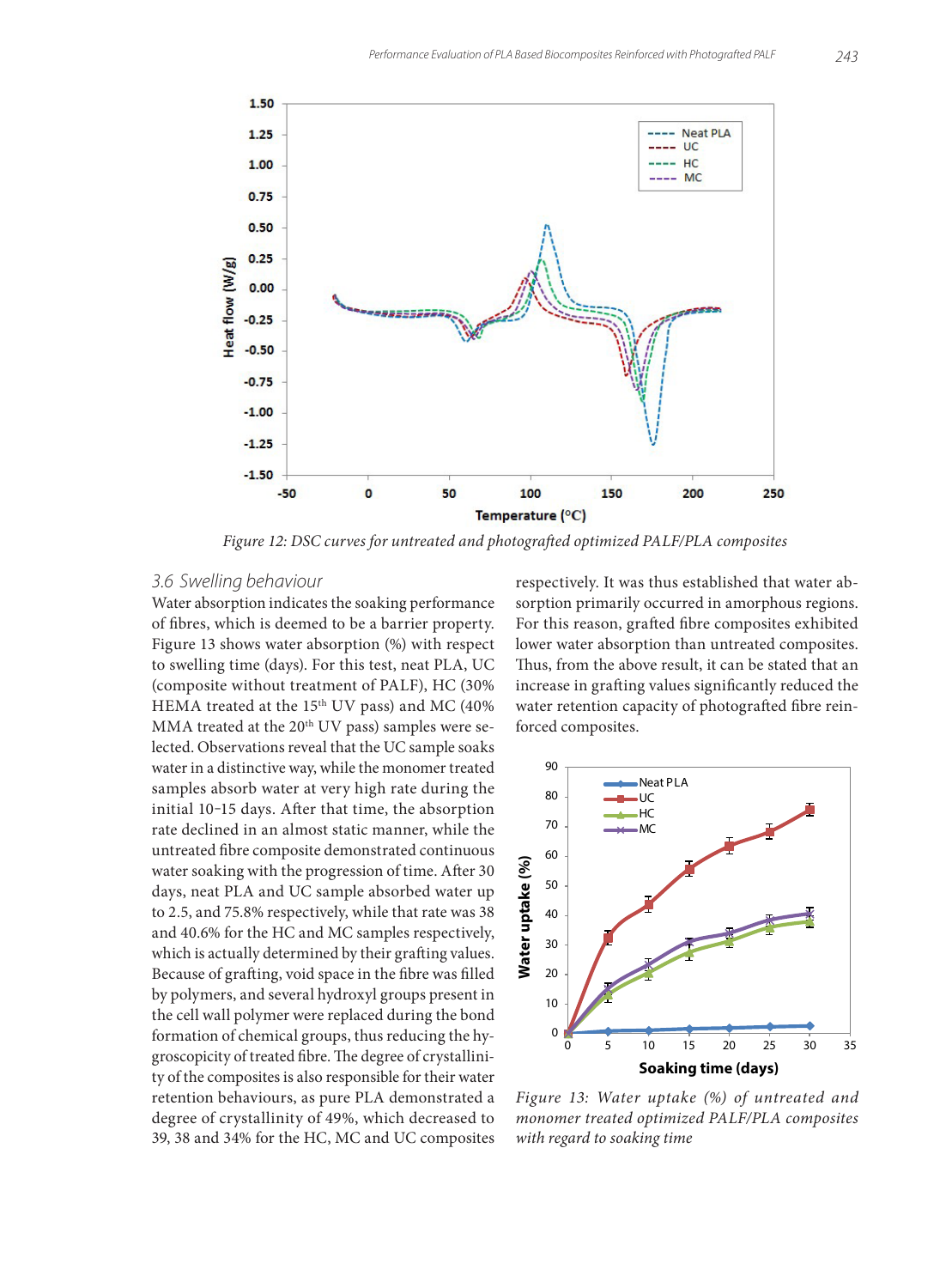

a) b) c) *Figure 14: SEM micrograph of: a) untreated PALF/PLA composite, b) and c) 30% HEMA treated PALF/PLA composite*

#### *3.7 SEM analysis*

To understand fibre matrix adhesion, SEM micrographs of the composites were studied. The tensile fracture surface of untreated and monomer treated PALF/PLA composites are shown in Figures 14 (a), and 14 (b) and (c) respectively. The untreated PALF partially adhered to the matrix PLA, indicating weak adhesion. More voids and debonding were found on untreated the PALF/PLA composite. A high degree of fibre agglomeration and wider gaps at interfaces result in poor mechanical and thermal properties. An improved fibre-matrix bonding in grafted PALF/ PLA was seen, as PALF was entirely surrounded with PLA, while good dispersion can be seen in Figure 14 (c). Also evident is a lower number of voids with improved fibre distribution, indicating a better interface between fibre and matrix, which in turn led to enhanced mechanical and thermal properties, which supports the achieved experimental results.

# 4 Conclusion

A photografting technique was used to modify PALF fibres with two types of vinyl monomers, i.e. HEMA and MMA, while the mechanical properties of produced composites were successfully assessed. Based on grafting and mechanical properties, the concentration of monomers and radiation intensity were augmented. Taking into account the relevant parameters, the achieved results illustrated that composites made of PALF grafted with 30% HEMA at the 15<sup>th</sup> UV pass and 40% MMA at the 20<sup>th</sup> UV pass of UV radiation resulted in optimized mechanical properties. Moreover, the addition of urea (1%) into the optimized solution significantly enhanced the mechanical properties of the composites. Optimized mechanical properties were achieved by fragmenting

(glucosidic + weaker) bonds and forming a stronger cross-linkage. The water uptake behaviour of the grafted sample showed a more hydrophobic nature than the virgin sample. Thermogravimetric studies demonstrated that photografting improved the thermal stability of the composites, as well as their resistance to degradation under heat. Although various surface pretreatments can improve the mechanical properties of cellulosic fibre, it can be concluded with a high degree of certainty from this experimental study that photografting is an effective, safe and pollution-free process for the development of the thermo-mechanical behaviours of PALF/PLA composites, which can lead to prospects for the commercial and industrial application of PALF fibres.

# References

- 1. SIAKENG, Ramengmawii, JAWAID, Mohammad, ARIFFIN, Hidayah, SAPUAN, S.M. Mechanical, dynamic, and thermomechanical properties of coir/pineapple leaf fiber reinforced polylactic acid hybrid biocomposites. *Polymer Composites,* 2019, **40**(5), 2000–2011, doi: 10.1002/pc.249
- 2. SOOD, Mohit, DWIVEDI, Gaurav. Effect of fiber treatment on flexural properties of natural fiber reinforced composites: a review. *Egyptian Journal of Petroleum,* 2018, **27**(4), 775–783, doi: 10.1016/j. ejpe.2017.11.005.
- 3. OUSHABI, A., SAIR, S., OUDRHIRI HASSANI, F., ABBOUD, Y., TANANE, O., EL BOUARI, A. The effect of alkali treatment on mechanical, morphological and thermal properties of date palm fibers (DPFs): study of the interface of DPF– polyurethane composite. *South African Journal of Chemical Engineering,* 2017, **23**, 116–123, doi: 10.1016/j.sajce.2017.04.005.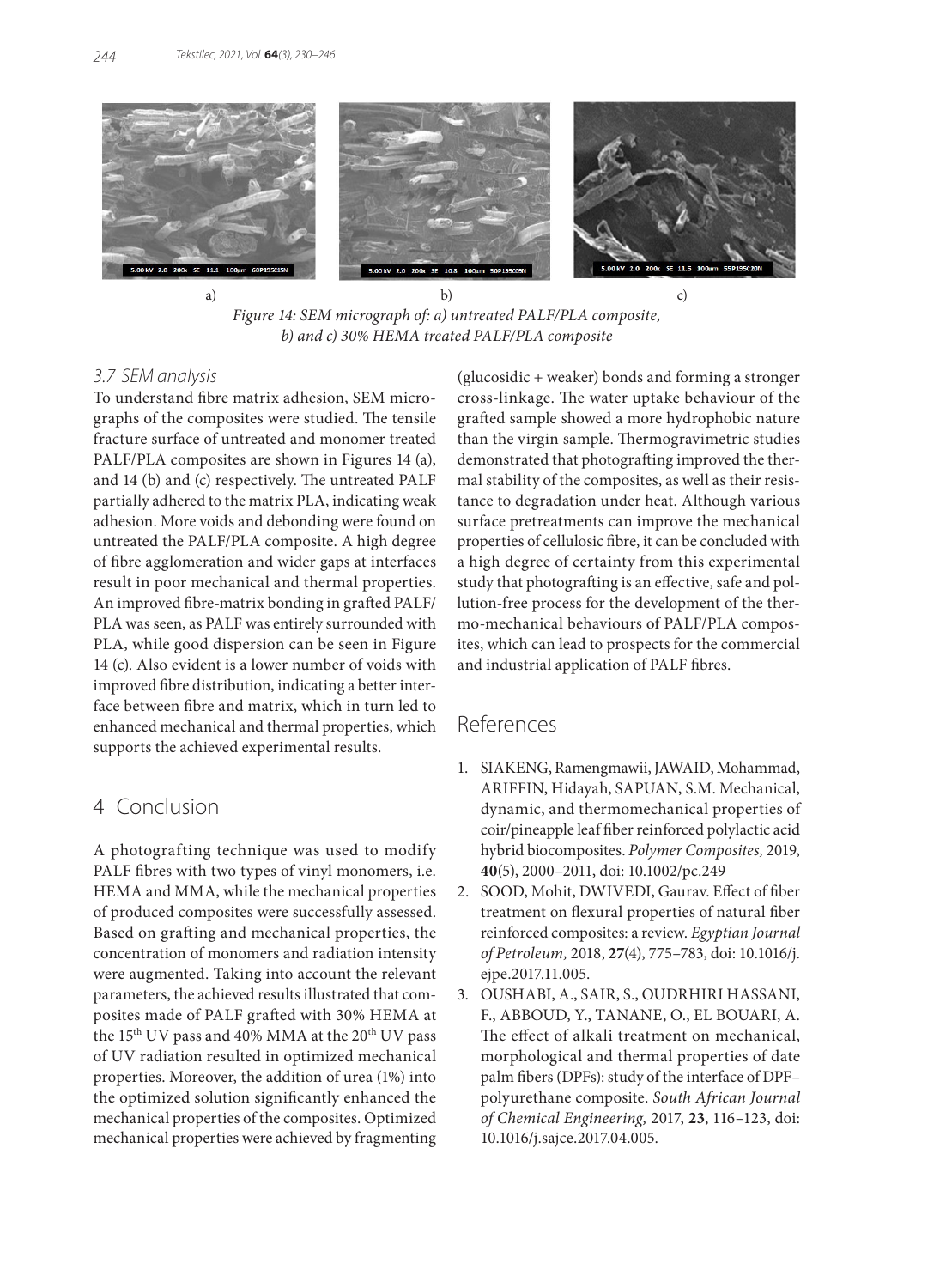- 4. PICKERING, K.L., ARUAN EFENDY, M.G., LE, T.M. A review of recent developments in natural fibre composites and their mechanical performance. *Composites Part A: Applied Science and Manufacturing,* 2016, **83**, 98–112, doi: 10.1016/j. compositesa.2015.08.038.
- 5. MOHAMMED, L., ANSARI, M.N.M., PUA, G., JAWAID, M., SAIFUL ISLAM, M. A review on natural fiber reinforced polymer composite and its applications. *International Journal of Polymer Science,* 2015, **2015**, 1–15, doi: 10.1155/2015/243947.
- 6. ALI, A., SHAKER, K., NAWAB, Y., JABBAR, M., HUSSAIN, T., MILITKY, J., BAHETI, V. Hydrophobic treatment of natural fibers and their composites - a review. *Journal of Industrial Textiles*, 2018, **47**(8), 2153–2183, doi: 10.1177%2F1528083716654468.
- 7. FARUK, O., BLEDZKI, A.K., FINK, H.-P., SAIN, M. Biocomposites reinforced with natural fibers: 2000–2010. *Progress in Polymer Science*, 2012, **37**(11), 1552–1596, doi: 10.1016/j. progpolymsci.2012.04.003.
- 8. KIRUTHIKA, A.V. A review on physico-mechanical properties of bast fibre reinforced polymer composites. *Journal of Building Engineering*, 2017, **9**, 91–99, doi: 10.1016/j.jobe.2016.12.003.
- 9. RAMESH, M., PALANIKUMAR, K., HEMACHANDRA REDDY, K. Plant fibre based bio-composites: sustainable and renewable green materials. *Renewable and Sustainable Energy Reviews*, 2017, **79**, 558–584, doi: 10.1016/j. rser.2017.05.094.
- 10. KAEWPIROM, S., WORRARAT, C. Preparation and properties of pineapple leaf fiber reinforced poly (lactic acid) green composites. *Fibers and Polymers*, 2014, **15**(7), 1469–1477, doi: 10.1007/ s12221-014-1469-0.
- 11. HUDA, Masud S., DRZAL, Lawrence T., MOHANTY, Amar K., MISRA, Manjusri. Effect of chemical modifications of the pineapple leaf fiber surfaces on the interfacial and mechanical properties of laminated biocomposites. *Composite Interfaces*, 2008, **15**(2-3), 169–191, doi: 10.1163/156855408783810920.
- 12. RAHMAN, H., ALIMUZZAMAN, S., SAYEED, M.M.A., KHAN, R.A. Effect of gamma radiation on mechanical properties of pineapple leaf fiber (PALF)-reinforced low-density polyethylene (LDPE) composites. *International Journal of Plastics Technology*, 2019, **23**(2), 229–238, doi: 10.1007/s12588-019-09253-4.
- 13. MITTAL, M., CHAUDHARY, R. Experimental investigation on the mechanical properties and water absorption behavior of randomly oriented short pineapple/coir fiber-reinforced hybrid epoxy composites. *Materials Research Express*, 2018, **6**(1), 015313, doi: 10.1088/2053-1591/aae944.
- 14. ASIM, M., ABDAN, K., JAWAID, M., NASIR, M., DASHTIZADEH, Z., ISHAK, M.R., & HOQUE, M.E. A review on pineapple leaves fibre and its composites. *International Journal of Polymer Science*, 2015, **2015**, 1–16, doi: 10.1155/2015/950567.
- 15. HUJURI, U., CHATTOPADHAY, S.K., UPPALURI, R., GHOSHAL, A.K. Effect of maleic anhydride grafted polypropylene on the mechanical and morphological properties of chemically modified short‐pineapple‐leaf‐fiber‐reinforced polypropylene composites. *Journal of Applied Polymer Science*, 2008, **107**(3), 1507–1516, doi: 10.1002/app.27156.
- 16. NAJEEB, M.I., SULTAN, M.T.H., ANDOU, Y., SHAH, A.U., EKSILER, K., JAWAID, M., ARIFFIN, A.H. Characterization of silane treated Malaysian Yankee Pineapple AC6 leaf fiber (PALF) towards industrial applications. *Journal of Materials Research and Technology*, 2020, **9**(3), 3128–3139, doi: 10.1016/j.jmrt.2020.01.058.
- 17. KESHK, S., SUWINARTI, W., SAMESHIMA, K. Physicochemical characterization of different treatment sequences on kenaf bast fiber. *Carbohydrate Polymers*, 2006, **65**(2), 202–206, doi: 10.1016/j.carbpol.2006.01.005.
- 18. ZAMAN, H.U., KHAN, M.A., KHAN, R.A., SHARMIN, N. Effect of chemical modifications on the performance of biodegradable photocured coir fiber. *Fibers and Polymers*, 2011, **12**(6), 727– 733, doi: 10.1007/s12221-011-0727-7.
- 19. GUL-E-NOOR, F., KHAN, M.A., GHOSHAL, S., KHAN, R.A., MAZID, R.A., SARWARUDDIN CHOWDHURY, A.M. Effect of urea on the mechanical properties of gelatin films photocured with 2-ethylhexyl acrylate. *Journal of Polymers and the Environment*, 2010, **18**(3), 224–230, doi: 10.1007/s10924-010-0172-5.
- 20. ZAMAN, H.U., KHAN, M.A., KHAN, R.A. Effect of nonionizing radiation on the physicomechanical properties of banana fiber/pp composites with HEMA. *Polymer composites*, 2012, **33**(8), 1424–1431, doi: 10.1002/pc.22269.
- 21. SULTANA, S., KHAN, R.A., KHAN, M.A., ZAMAN, H.U., SHAHRUZZAMAN, M., BANU,